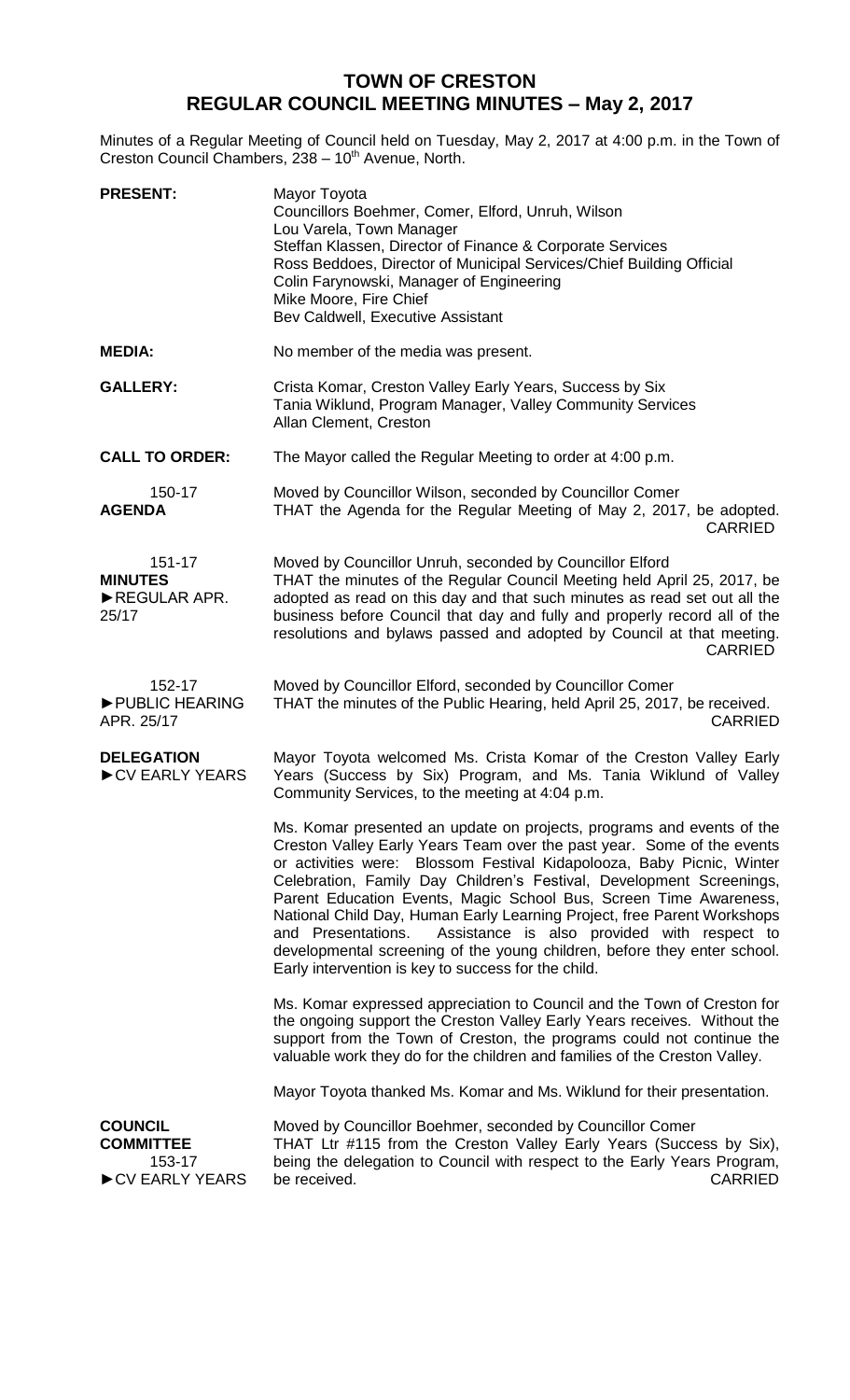| 154-17<br>STAKING PARK                                               | Moved by Councillor Elford, seconded by Councillor Unruh<br>THAT Ltr #191 from Loretta Fladhamer, requesting to purchase Town<br>land, be received; THAT Council declines the request by Ms. Loretta<br>Fladhamer, to purchase Town land situated at 1013 Railway Boulevard<br>and identified as 'Staking Park', for residential purposes; AND FURTHER,<br>THAT staff write Ms. Fladhamer advising of Council's actions in this<br>regard, and stating that under the current Zoning Bylaw there is not<br>sufficient land at 1013 Railway Boulevard to accommodate the required<br>setbacks for a residential structure; ; and further, that the Town of Creston's<br>new Official Community Plan commits to increasing, not decreasing, green<br>space throughout the community.<br><b>CARRIED</b>                                                                                               |
|----------------------------------------------------------------------|----------------------------------------------------------------------------------------------------------------------------------------------------------------------------------------------------------------------------------------------------------------------------------------------------------------------------------------------------------------------------------------------------------------------------------------------------------------------------------------------------------------------------------------------------------------------------------------------------------------------------------------------------------------------------------------------------------------------------------------------------------------------------------------------------------------------------------------------------------------------------------------------------|
| 155-17<br>AUTOMOTIVE<br><b>SWAP MEET</b>                             | Moved by Councillor Comer, seconded by Councillor Boehmer<br>THAT Ltr #207 from Jim Gardner, requesting use of Town property to hold<br>an Automotive Swap Meet, be received; THAT Council authorizes staff to<br>issue a Licence of Occupation to Mr. Jim Gardner for use of the property<br>on 16 <sup>th</sup> Avenue South, immediately north and south of Millennium Park,<br>being a portion of Lot A, District Lot 891, Kootenay District, Plan<br>NEP21665 (401 - $16th$ Avenue South); and the land immediately adjacent<br>to the Royal Canadian Mounted Police building (1501 Cedar Street),<br>legally described as Lot 3, District Lot 891, Kootenay District, Plan NEP<br>70196, for an automotive swap meet on August 26, 2017; AND FURTHER,<br>THAT the sani-dump located in the parking area for Millennium Park be<br>closed to the public on August 26, 2017.<br><b>CARRIED</b> |
| 156-17<br>CV THUNDER<br><b>CATS ADVERTISING</b>                      | Moved by Councillor Unruh, seconded by Councillor Comer<br>THAT Ltr #192 from the Creston Valley Thunder Cats Junior B Hockey<br>Club, regarding annual advertising, be received; AND FURTHER, THAT<br>Council approves advertising in the Creston Valley Thunder Cats Junior B<br>Hockey Club 2017/18 Program, and Rink Board advertising, for a total<br>expenditure of \$1,640.00, to be allocated from Council's 2017 Advertising<br>Budget.<br><b>CARRIED</b>                                                                                                                                                                                                                                                                                                                                                                                                                                 |
| 157-17<br>GREEN BURIALS                                              | Moved by Councillor Boehmer, seconded by Councillor Comer<br>THAT Ltr #204 from Ms. Lori Eyben, regarding green burials at Forest<br>Lawn Cemetery, be received; AND FURTHER, THAT staff advise Ms. Lori<br>Eyben that her request for a green burial location to be established at<br>Forest Lawn Cemetery, has been referred to the Cemetery Select<br>Committee for consideration and recommendation.<br><b>CARRIED</b>                                                                                                                                                                                                                                                                                                                                                                                                                                                                         |
| 158-17<br>▶OCP/WASTE<br>MGMT.                                        | Moved by Councillor Unruh, seconded by Councillor Comer<br>THAT Ltr #223 from the Director of Finance and Corporate Services, and<br>the Director of Municipal Services, regarding the Official Community Plan,<br>be received; AND FURTHER, THAT Council, in accordance with Local<br>Government Act Section 477(3)(a), considers the proposed Official<br>Community Plan in conjunction with the Five Year Financial Plan and the<br>Regional District of Central Kootenay Regional Resource Recovery Plan<br>(Solid Waste Management Plan), including as noted in Ltr #223 from the<br>Director of Finance and Corporate Services, and the Director of Municipal<br>Services.<br><b>CARRIED</b>                                                                                                                                                                                                 |
| 159-17<br>▶WEST KOOT.<br><b>BRAIN INJURY</b><br><b>GRANT REQUEST</b> | Moved by Councillor Unruh, seconded by Councillor Comer<br>THAT Ltr #213 from the West Kootenay Brain Injury Association, regarding<br>a request for funding assistance, be received; THAT staff advise the West<br>Kootenay Brain Injury Association that Council has declined its request for<br>financial assistance as there is no available grant funding from the Town's<br>portion of Community Development funds as this funding has already been<br>allocated for 2017; AND FURTHER, THAT the West Kootenay Brain Injury<br>Association be encouraged to submit a grant application in 2018 under the<br>Columbia Basin Trust / Community Initiatives Program.<br><b>CARRIED</b>                                                                                                                                                                                                          |
| 160-17<br>TELUS MICROCELL<br><b>TECHNOLOGY</b><br><b>DEPLOYMENT</b>  | Moved by Councillor Wilson, seconded by Councillor Elford<br>THAT the verbal report by the Manager of Engineering, regarding TELUS<br>Microcell Technology Deployment within the Town of Creston, be received.<br><b>CARRIED</b>                                                                                                                                                                                                                                                                                                                                                                                                                                                                                                                                                                                                                                                                   |
| <b>BYLAWS</b><br>161-17<br>BYLAW 1858<br>(ADOPTION)                  | Moved by Councillor Comer, seconded by Councillor Unruh<br>THAT Tax Rates Bylaw No. 1858, 2017, be adopted.<br><b>CARRIED</b>                                                                                                                                                                                                                                                                                                                                                                                                                                                                                                                                                                                                                                                                                                                                                                      |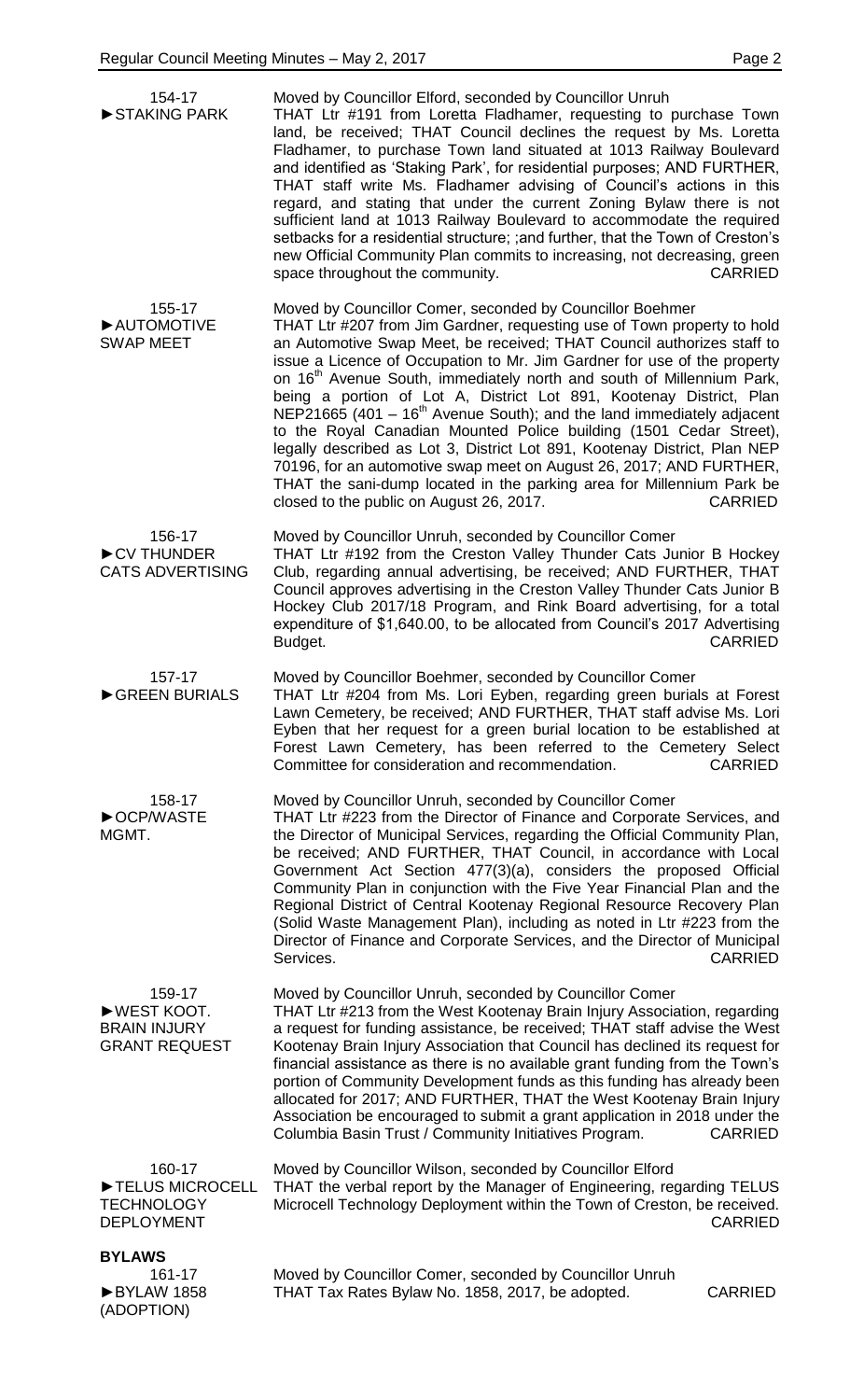| 162-17<br>STRATEGIC<br>PRIORITIES CHART                             | Moved by Councillor Elford, seconded by Councillor Comer<br>THAT the Strategic Priorities Chart, as presented, be received.<br><b>CARRIED</b>                                                                                                                                                                                                                                                                                                                                                       |
|---------------------------------------------------------------------|-----------------------------------------------------------------------------------------------------------------------------------------------------------------------------------------------------------------------------------------------------------------------------------------------------------------------------------------------------------------------------------------------------------------------------------------------------------------------------------------------------|
| 163-17<br>FOLLOW UP<br><b>ACTION LIST</b>                           | Moved by Councillor Comer, seconded by Councillor Elford<br>THAT the Regular Council Meeting Follow-Up Action List, as of April 25,<br>2017, be received.<br><b>CARRIED</b>                                                                                                                                                                                                                                                                                                                         |
| <b>NEW BUSINESS</b><br>164-17<br>DOWNTOWN<br><b>SIDEWALK REPAIR</b> | Moved by Councillor Boehmer, seconded by Councillor Comer<br>THAT Ltr #228 from the Director of Municipal Services, regarding sidewalk<br>repair in the downtown core, be received; AND FURTHER, THAT Council<br>approves a budget reallocation of \$20,000.00 from the 2017 Sidewalk<br>Capital Budget, to the 2017 Stamped Concrete Treatment Capital Budget,<br>to accommodate the replacement and resurfacing of the stamped concrete<br>sidewalk areas in the downtown core.<br><b>CARRIED</b> |
| 165-17<br>SPECIAL COUNCIL<br><b>MEETING</b>                         | Moved by Councillor Elford, seconded by Councillor Comer<br>THAT a Special Regular Council Meeting be scheduled for Wednesday,<br>May 10, 2017 at 4:00 p.m. in Town Hall Council Chambers, to consider<br>adoption of the Town of Creston 2016 Financial Statements.<br><b>CARRIED</b>                                                                                                                                                                                                              |
| <b>REPORTS OF REPS.</b><br>CLR BOEHMER                              | Councillor Boehmer reported on his attendance at the Official Community<br>the Association of Kootenay Boundary Local<br>celebration,<br>Plan<br>Governments annual conference, a Creston Valley Youth Network<br>Oversight Committee meeting, and Focus on Youth.                                                                                                                                                                                                                                  |
| CLR COMER                                                           | Councillor Comer reported on her attendance at a Fields Forward meeting,<br>the Official Community Plan celebration and the Association of Kootenay<br>Boundary Local Governments annual conference.                                                                                                                                                                                                                                                                                                |
| CLR ELFORD                                                          | Councillor Elford reported on his attendance at the Official Community<br>Plan celebration and the Association of Kootenay Boundary Local<br>Governments annual conference.                                                                                                                                                                                                                                                                                                                         |
| CLR UNRUH                                                           | Councillor Unruh reported on her attendance at the Official Community<br>Plan celebration, a Creston Valley Blossom Festival Association meeting,<br>the Trade Fair, Focus on Youth, and the Association of Kootenay<br>Boundary Local Governments annual conference.                                                                                                                                                                                                                               |
| CLR WILSON                                                          | Councillor Wilson reported on her attendance at the Official Community<br>Plan celebration, a Creston Valley Blossom Festival Association meeting,<br>a Creston-Kootenay Foundation meeting, the Trade Fair and Focus on<br>Youth.                                                                                                                                                                                                                                                                  |
| MAYOR TOYOTA                                                        | Mayor Toyota reported on his attendance at Focus on Youth.                                                                                                                                                                                                                                                                                                                                                                                                                                          |
| STAFF REPORTS                                                       | Members of staff provided verbal reports on key issues and projects<br>currently being addressed by the various Departments.                                                                                                                                                                                                                                                                                                                                                                        |
| 166-17<br>RECEIVE<br><b>REPORTS</b>                                 | Moved by Councillor Boehmer, seconded by Councillor Elford<br>THAT the verbal Reports of Council and staff members, be received.<br><b>CARRIED</b>                                                                                                                                                                                                                                                                                                                                                  |
| <b>GIVING OF NOTICES</b>                                            | COTW - May 16, June 20, 2017<br>COUNCIL - $2^{nd}$ & 4 <sup>th</sup> Tuesdays of each month; May 23, 30 (Special re<br>OCP), June 13, 27, 2017<br>FCM - Jun. 1 - 5, 2017<br>CANADA DAY - July 1, 2017<br>UBCM - Sept. 25 - 29, 2017                                                                                                                                                                                                                                                                 |
| <b>QUESTION PERIOD</b>                                              | There were no questions from the members of the Gallery.                                                                                                                                                                                                                                                                                                                                                                                                                                            |
| 167-17<br><b>MOVE TO CLOSED</b><br><b>MEETING</b>                   | Moved by Councillor Elford, seconded by Councillor Unruh<br>THAT by authority of the Community Charter, this meeting is closed from<br>the public and/or news media, pursuant to Sub-Section 90(1)(c) and (e).<br><b>CARRIED</b>                                                                                                                                                                                                                                                                    |
| <b>RECONVENE</b>                                                    | The Regular Council Meeting reconvened at 6:02 p.m.                                                                                                                                                                                                                                                                                                                                                                                                                                                 |